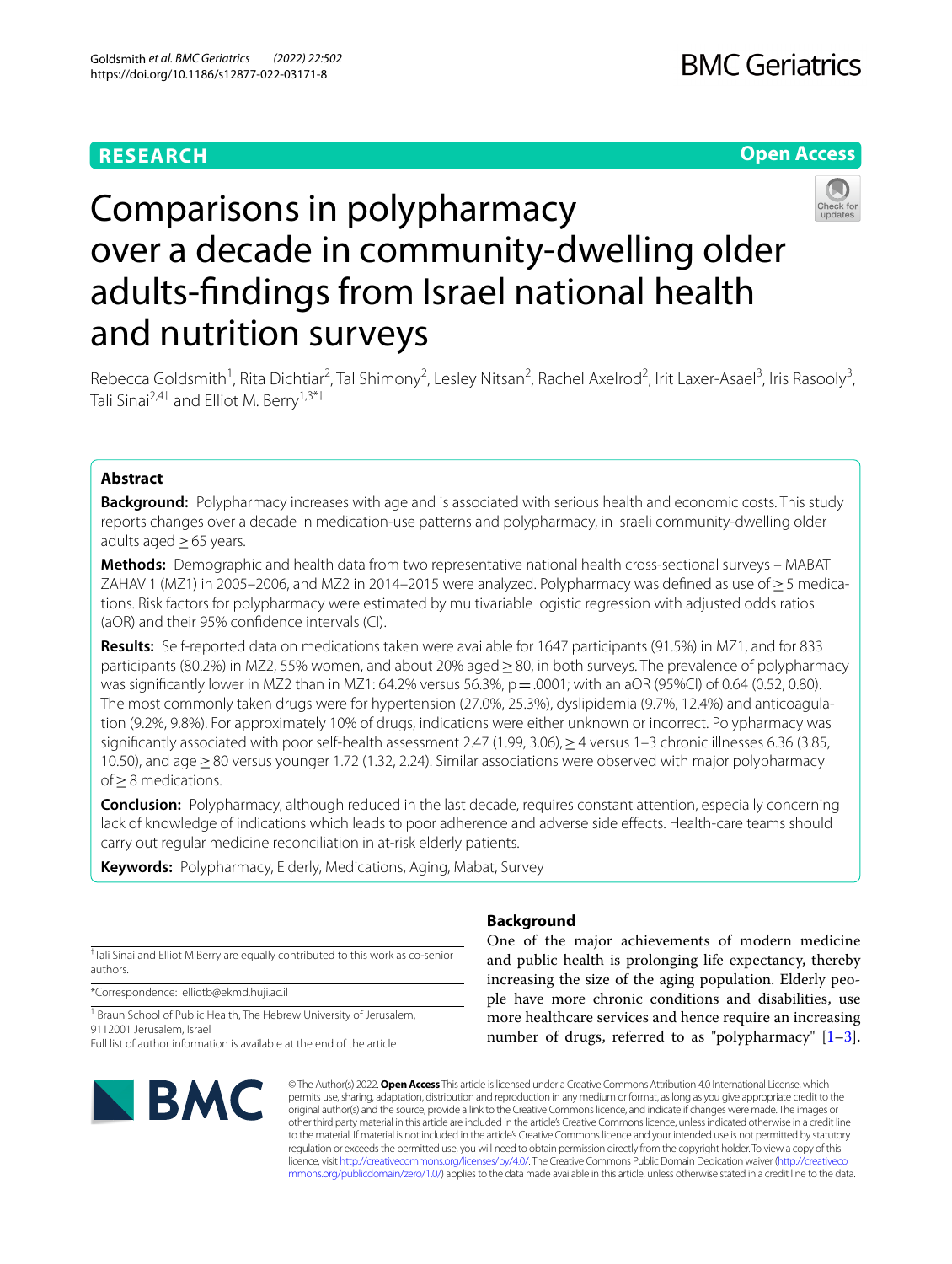Polypharmacy increases the probability of inappropriate prescribing, taking the wrong medication, cascade prescribing of side efects, and poor adherence-all of which increase the risk for adverse drug events [\[4](#page-8-2)], hospitalizations, poor functional status, morbidity and mortality [\[5](#page-8-3), [6\]](#page-8-4).

Polypharmacy as a screening measure is relatively easy to obtain, and provides an indication of the extent of medication burden. There is a need to address the issue in the clinical setting. Several threshold levels e.g., more than 5, 6 or 8 medications, and a variety of criteria, e.g. Beers criteria, STOPP/START criteria, have been used [[7\]](#page-9-0). A systematic review of the defnitions of polypharmacy showed that routinely taking five or more medications daily was most commonly applied [\[8](#page-9-1)]. Furthermore, there are inconsistencies whether to include non-prescribed medication (over-the-counter, OTC) and dietary supplements. Thus, comparing countries and conducting longitudinal studies within a specifc country are very challenging.

Globally, polypharmacy, especially in older adults, is a widespread and quite complex phenomenon, with prevalence between 27%-59% in primary care patients, and 46%-84% in hospital care [\[9](#page-9-2)]. According to data from the National Health and Nutrition Examination Survey (2015–2016) and the Canadian Health Measures Survey (2016–2017), 34.5% and 30.9% of adults aged 60–79 in the United States and in Canada, respectively, used at least 5 prescription drugs  $[10]$  $[10]$ . The prevalence of polypharmacy (use of fve or more medications) ranged from 26.3% to 39.9% in community-dwelling adults aged 65 or more years who participated in Wave 6 of the Survey of Health, Ageing, and Retirement in Europe (SHARE), including 17 countries [\[11](#page-9-4)].

In 2020, Israel's population reached 9.2 million people with those aged 65 and over representing 12.0%, of those 40.2% above age 75 [\[12\]](#page-9-5). However, the data regarding polypharmacy in Israel are limited [[13\]](#page-9-6), and those supplied by the four Health Maintenance Organizations (HMOs), covering all of the population reports were not uniform regarding parameters such as medical and sociodemographic profles, hence giving a problematic wide range of polypharmacy between 7.3% and 51% among those aged  $75+$ who took 8 or more medications [\[14](#page-9-7)]. Despite the documented prevalence of polypharmacy, there were no policy changes regarding medication prescribing and/or dispensing. In light of these publications, it is a necessary public health priority to examine both the scope of the phenomenon and its trends, based on uniform measurement tools, namely using identical defnitions, means used to document medication usage (direct observation vs. reported usage). The objectives of this study were to describe and compare drug-taking

patterns in Israel from two nationally representative health surveys a decade apart, to estimate the extent of polypharmacy in community-dwelling older adults, and associated factors.

## **Methods**

This study analyzed data from two Israeli National Health and Nutrition Surveys of the Elderly (MABAT Zahav) representative, cross-sectional surveys of the Israeli community-dwelling population aged 65 and over. The first survey—Mabat Zahav 1 (MZ1) was carried out between the years 2005–2006, and the second—Mabat Zahav 2 – (MZ2) in 2014–2015, by the Israel Center for Disease Control together with the Department of Nutrition (both part of the Ministry of Health), and with the cooperation of other health organizations in Israel including the Israeli Central Bureau of Statistics (CBS) (MZ2 only) and two of the Health Maintenance Organizations (MZ1 only). Survey design and operation have been described in detail elsewhere [\[15–](#page-9-8)[17\]](#page-9-9). Briefy, a national stratum sampling was performed, according to population group (Jews/Arabs) and locality. In MZ 1 and MZ2, 1852 and 1039 older adults, respectively, signed informed consent, were interviewed face- to- face, by survey personnel. Interviews focused on demographic, health status and lifestyle characteristics. The surveys questionnaires were pretested in pilot studies, and construct validity was also carried out. The questionnaires have been described in detail elsewhere [[15,](#page-9-8) [16\]](#page-9-10).

#### **Study Population**

Of the 1852 and 1039 participants in MZ1 and MZ2 surveys, 46 and 10 were excluded, respectively, because of signifcant cognitive impairment (i.e., less than 17 in the Mini Mental State Examination-MMSE, or they were unable to remember or concentrate) [[15,](#page-9-8) [16](#page-9-10)]. A further 7 were excluded from MZ1, due to missing data. The survey data sets included 1799 (MZ1) and 1029 (MZ2).

For examination of drug taking patterns, those who were taking at least one drug on a regular basis, and were able to present to the interviewer the drugs/drugs packages, were included. The dataset in this study contained 1647 respondents (91.5%) from MZ1 and 833 respondents (80.2%) from MZ2.

# **Assessment of medication use**

The use of prescription and over- the- counter (OTC) drugs (including dietary supplements) was asked. In order to ensure correct listing and naming of drugs, the interviewees were requested to present to the interviewers all the drugs and drug packages they took on a regular basis (chronic medications). Temporary drugs, such as antibiotics or short-term analgesics, were excluded from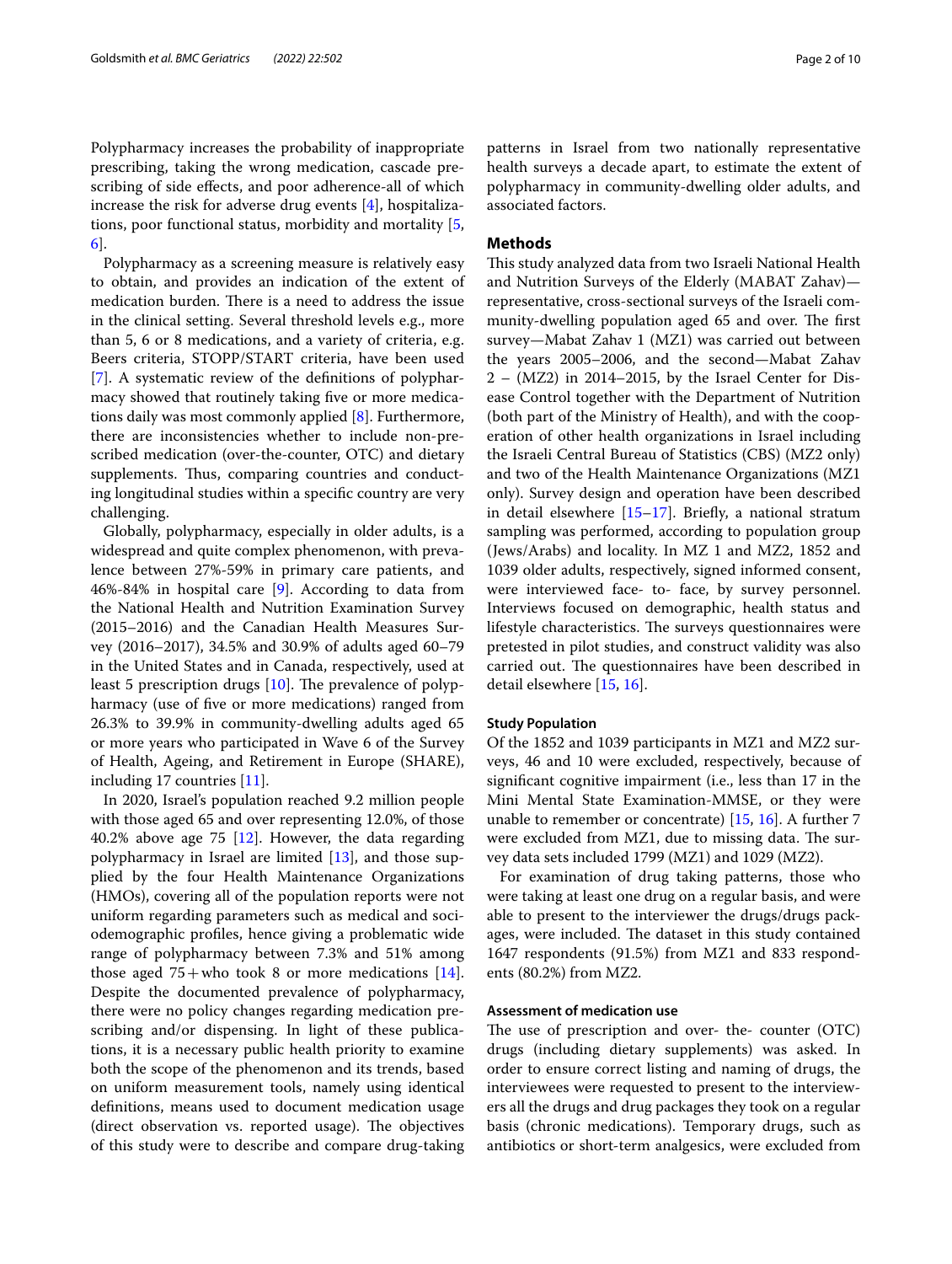the analyses. For each drug, subjects were asked about dosage, mode of delivery (oral, eye drops, creams etc.) and indication. Then, all drugs, including dietary supplements and OTC drugs, were coded using the WHO Anatomical Therapeutic Chemical (ATC) classification system [\[18](#page-9-11)].

The data presented are from those respondents taking regularly at least one medication, and who showed the medication packages for accurate recording of drug name, dose and manufacturer. Only a small percentage (1.2% MZ1, 6.5% MZ2) were unable to show the interviewer their medications. Polypharmacy was defned as the concurrent use of fve or more drugs (including OTCs) per person [[19,](#page-9-12) [20](#page-9-13)], and to describe the fnding as defned in the Israeli State Comptroller's report, the use of eight or more drugs was defned in this study as major polypharmacy [[14\]](#page-9-7).

#### **Demographic and health characteristics defnitions**

Age (years) divided to two subgroups (65–79, 80 years and over); Population group defned based on the defnitions used by the CBS as Jews/Arabs. Socioeconomic status (SES) was also defned according to the National Insurance Institute (NII), as based on income, and family size and presented as above or below the poverty line. Education level presented as four categories according to numbers of years of education, and if 13 or more, with or without an academic degree: (1) 0–8 years,  $(2)$  9–12 years,  $(3)$  13 years or more, not academic,  $(4)$ 13 years or more academic**.**

Subjective assessment of health status was defned according to self-report. Participants were asked about their health in general, and responses were classifed dichotomously: 'good' or 'very good' health were classifed as good, other responses were classifed as poor. Comorbidity (number of diseases per person), was based on self- reporting on existence of chronic illnesses diagnosed by a physician, including heart diseases, stroke, asthma, diabetes, hypercholesterolemia, hypertension, and cancer.

### **Statistical analysis**

Categorical variable data are presented as n (%) and chisquare analysis was used to test for statistical signifcance. Continuous variables are presented as mean (SD) or median and interquartile range (IQR,  $25<sup>th</sup>$ ,  $75<sup>th</sup>$ ), and analyzed by a t-test or Mann Whitney U- test. Logistic regressions were used to examine the odds ratios (OR), 95% confdence interval (95% CI) of the outcome variables of polypharmacy ( $\geq$  5 medications) and of major polypharmacy ( $\geq$ 8 medications) for possible healthrelated and socio-demographic factors. Multivariable models were performed and the covariates were: the survey, sex, age group, education, population group, socioeconomic status, subjective health status, comorbidity. Tests were 2-tailed, and statistical signifcance was set at *P*<0.05. Analyses were performed using SAS statistical software (version 9.4).

#### **Ethical approval**

The first survey received approval from the Ethics Committee of the Sheba Medical Center, and the second from the Israeli Ministry of Health. All survey participants from both surveys provided written informed consent and all guidelines of the Ethics committees were followed.

#### **Results**

#### **Demographic and health characteristics of participants**

Table [1](#page-3-0) shows the demographic and health characteristics of participants according to survey. The two population samples were similar in sex and age groups distribution, with about 45% males and about ffth aged 80 years and over. In MZ2 survey the interviewees were signifcantly more educated, with a 10.6% diference in prevalence of academic participants (*n*=248, 30.6% and 328, 20%, respectively) and a 7.5% diference in prevalence of having 0–8 years of education (206, 25.4% and 540, 32.9%, respectively). Generally, MZ2 participants were of a higher SES, with 526/650 (80.9%) above the poverty line as compared to 947/1286 (73.6%) in the earlier survey. The prevalence of interviewees reporting that their health status was good was higher in MZ1 versus MZ2: 878/1647 (53.3%) vs. 383/828 (46.3%). However, no signifcant diferences were observed regarding prevalence of comorbidity between surveys.

#### **Polypharmacy and associated factors**

There was a higher number of drugs per day consumed regularly by individuals in MZ1 compared to MZ2 (median: 6, IQR: 4, 8 and 5, IQR: 3, 7, respectively,  $p$ <0.0001). The frequency of drugs taken, according to survey is presented in Fig. [1.](#page-4-0) Taking 5 or more drugs regularly, which was defned as polypharmacy, was reported by 64.2% vs. 56.3% in MZ1 and MZ2, respectively, *P*=0.0001; and major polypharmacy, defned as taking 8 medications or more, was reported by 29.9% and 22.7% of participants from MZ1 and MZ2, respectively,  $p = 0.0001$ (Fig. [2](#page-4-1)). Based on the preliminary power calculations of the given study samples, 1647 and 833 in MZ1 and MZ2, respectively, the study power to detect the reported 7.9%, and 7.2% efect sizes (diferences in polypharmacy and major polypharmacy prevalence between surveys) were very high (>96.9%, and>96.6% respectively).

The prevalence of polypharmacy according to demographic and health characteristics are presented in Table [2](#page-5-0). In both surveys, a signifcantly higher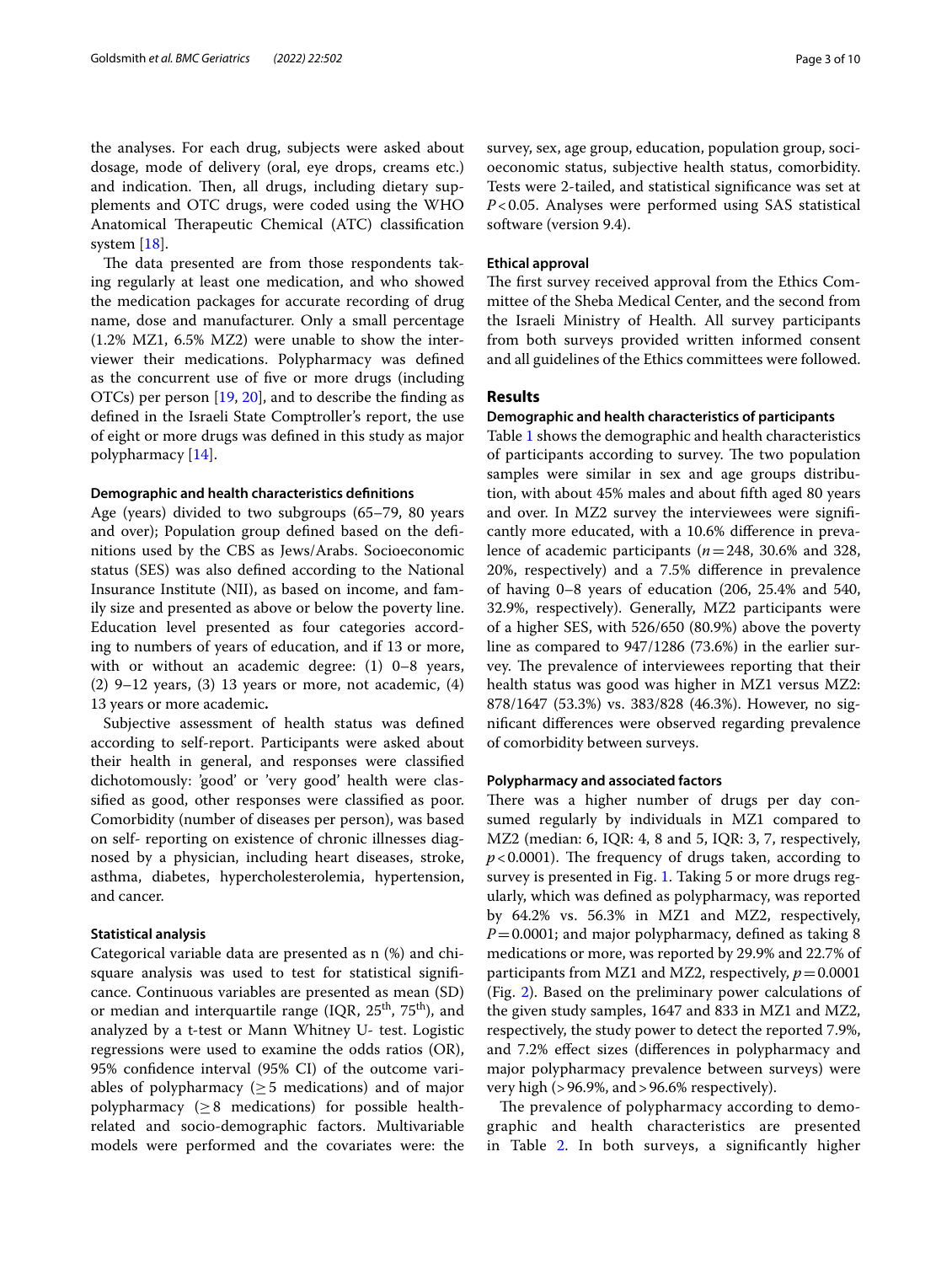| <b>Characteristics</b>   | Mabat Zahav 1<br>$N = 1647$<br>n (%) | Mabat Zahav 2<br>$N = 833$<br>n (%) | P*       |
|--------------------------|--------------------------------------|-------------------------------------|----------|
| Sex                      |                                      |                                     | 0.85     |
| Males                    | 748 (45.4)                           | 375 (45.0)                          |          |
| Females                  | 899 (54.6)                           | 458 (55.0)                          |          |
| Age group, years         |                                      |                                     | 0.62     |
| $65 - 79$                | 1284 (78.0)                          | 642 (77.1)                          |          |
| $\geq 80$                | 363 (22.0)                           | 191 (22.9)                          |          |
| Education, years         |                                      |                                     | < 0.0001 |
| 0-8 years                | 540 (32.9)                           | 206 (25.4)                          |          |
| 9-12 years               | 528 (32.1)                           | 230 (28.4)                          |          |
| > 13 not academic        | 247 (15.0)                           | 126 (15.6)                          |          |
| $\geq$ 13 academic       | 328 (20.0)                           | 248 (30.6)                          |          |
| Population group         |                                      |                                     | < 0.001  |
| Jews                     | 1384 (84.0)                          | 743 (89.2)                          |          |
| Arabs                    | 263 (16.0)                           | 90 (10.8)                           |          |
| Socioeconomic status     |                                      |                                     | < 0.001  |
| Above poverty line       | 947 (73.6)                           | 526 (80.9)                          |          |
| Below poverty line       | 339 (26.4)                           | 124 (19.1)                          |          |
| Subjective Health status |                                      |                                     | < 0.001  |
| Good                     | 878 (53.3)                           | 383 (46.3)                          |          |
| Poor                     | 769 (46.7)                           | 445 (53.7)                          |          |
| Comorbidity              |                                      |                                     | 0.14     |
| No chronic illness       | 156 (9.6)                            | 97 (11.7)                           |          |
| 1-3 chronic illnesses    | 1248 (76.5)                          | 635 (76.3)                          |          |
| > 4 chronic illnesses    | 228 (14.0)                           | 100 (12.0)                          |          |
| Polypharmacy             |                                      |                                     | < 0.0001 |
| $(< 5$ drugs/d)          | 589 (35.8)                           | 364 (43.7)                          |          |
| $(\geq 5$ drugs/d)       | 1058 (64.2)                          | 469 (56.3)                          |          |
| Major polypharmacy       |                                      |                                     | < .0001  |
| $(< 8$ drugs/d)          | 1154 (70.1)                          | 644 (77.3)                          |          |
| (≥ 8 drugs/d)            | 493 (29.9)                           | 189 (22.7)                          |          |

<span id="page-3-0"></span>**Table 1** Demographic and health characteristics of older adults who use drugs regularly, according to survey

\* *p*-value for the diferences between surveys (Mabat Zahav 1 and 2)

prevalence of polypharmacy was found among the older age groups, those with poor subjective health status, with comorbidities. In MZ1, women had signifcantly higher prevalence of polypharmacy and in MZ2 also in those with less education. In both surveys, the association with low SES (below the poverty line) was not statistically signifcant, and no associations were found with population group. Similar results were observed for the crude associations of major polypharmacy and these factors, except for population group, where Jews had a higher prevalence of major polypharmacy in MZ2.

Multivariable logistic regression was used to evaluate the adjusted association between polypharmacy, survey and the health-related and sociodemographic covariates (Table  $3$ ). The prevalence of polypharmacy and major polypharmacy in 2014–2015 was signifcantly lower than in 2005–2006. Age 80 years and older, subjective health status, and a number of comorbidities were signifcantly associated with polypharmacy. Being female was associated with polypharmacy but not major polypharmacy.

#### **Medications taken and their indications for use**

The drugs taken according to the ATC classification are described in Table [4](#page-7-0), as percent of total drugs taken in each survey. The majority of the drugs belong to ATC groups A, B, C, M and N: **A**limentary tract and metabolism, **B**lood and blood forming organs, **C**ardiovascular system, **M**usculoskeletal system and **N**ervous system, respectively. These classes represent 67.3% and 68% of all drugs taken in MZ1 and MZ2, respectively. The other drugs taken (not shown) were those taken for eyes, urinary tract disturbances, dermatological conditions, gastrointestinal disorders, respiratory disorders, infammatory conditions, and hormonal needs. In both surveys**,** the most prevalent reported medications were cardiovascular medications such as ACE inhibitors and statins, being prescribed to over one-third of the participants (36.7%, 37.7%); anticoagulation drugs ranked second highest, being prescribed to about one-tenth of participants. Other commonly reported medications belonged to diabetes, and H2 Blocker categories. We noted an increase in MZ2 for A02, A10, C09, C10 and a decrease in MZ2 for the rest of the medications (*p* < 0.05).

Of the drugs reported, for 10.2% in MZ1 and 8.3% in MZ2, the indication was not known by the interviewee. In addition, misclassifcations were found, i.e., the stated reason was not correct, for 2.7% and 3.2% of drugs in MZ1 and MZ2, respectively.

### **Discussion**

This study describes the scope of the polypharmacy phenomenon and its associated factors in representative samples of Israeli community dwelling older adults, based on two national surveys conducted in the years 2005–6 and in 2014–15. Adjusted to possible risk factors, including basic demographic and health characteristics, multiple medication use was reduced signifcantly between the two surveys, but is still highly prevalent (56.3%). Polypharmacy was higher in women, and positively associated with increases in age, comorbidity of chronic illnesses, and reported poor health.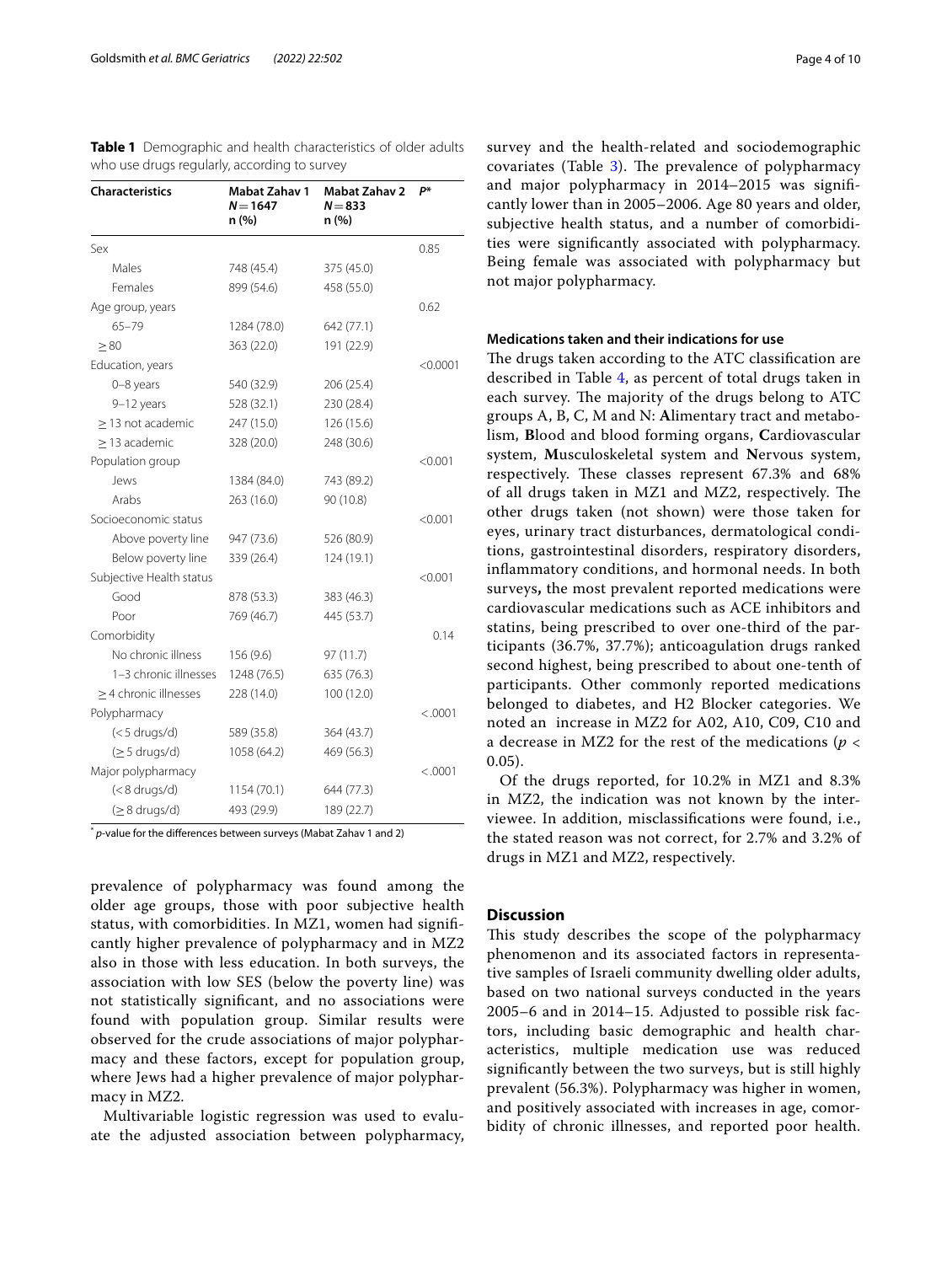

<span id="page-4-0"></span>

<span id="page-4-1"></span>No signifcant associations were found with sex or with socioeconomic background.

## **Prevalence of polypharmacy**

Comparing the prevalence rates of polypharmacy, the rates found in this study were in accordance to those reported in several studies, using similar samples and defnitions of polypharmacy [\[11,](#page-9-4) [21](#page-9-14), [22\]](#page-9-15). According to data from the Slone Survey [[22\]](#page-9-15), the prevalence of people aged 65 and over in the USA using five or more drugs

(including OTC) was 58%. Junius-Walker et al. reported an average of 5.1 drugs (including OTC) and polypharmacy rates of 53.7%, in 466 ambulatory patients aged over 70 years who were randomly selected from two areas of Germany [\[21](#page-9-14)]. In some countries, higher rates were reported [[23](#page-9-16), [24\]](#page-9-17) than those in Israel, whereas in others, they were lower  $[25, 26]$  $[25, 26]$  $[25, 26]$ . The lack of standardization in defnitions of polypharmacy and methods of measurement and/or documenting makes it very difficult to compare data between surveys, and explain these diferences.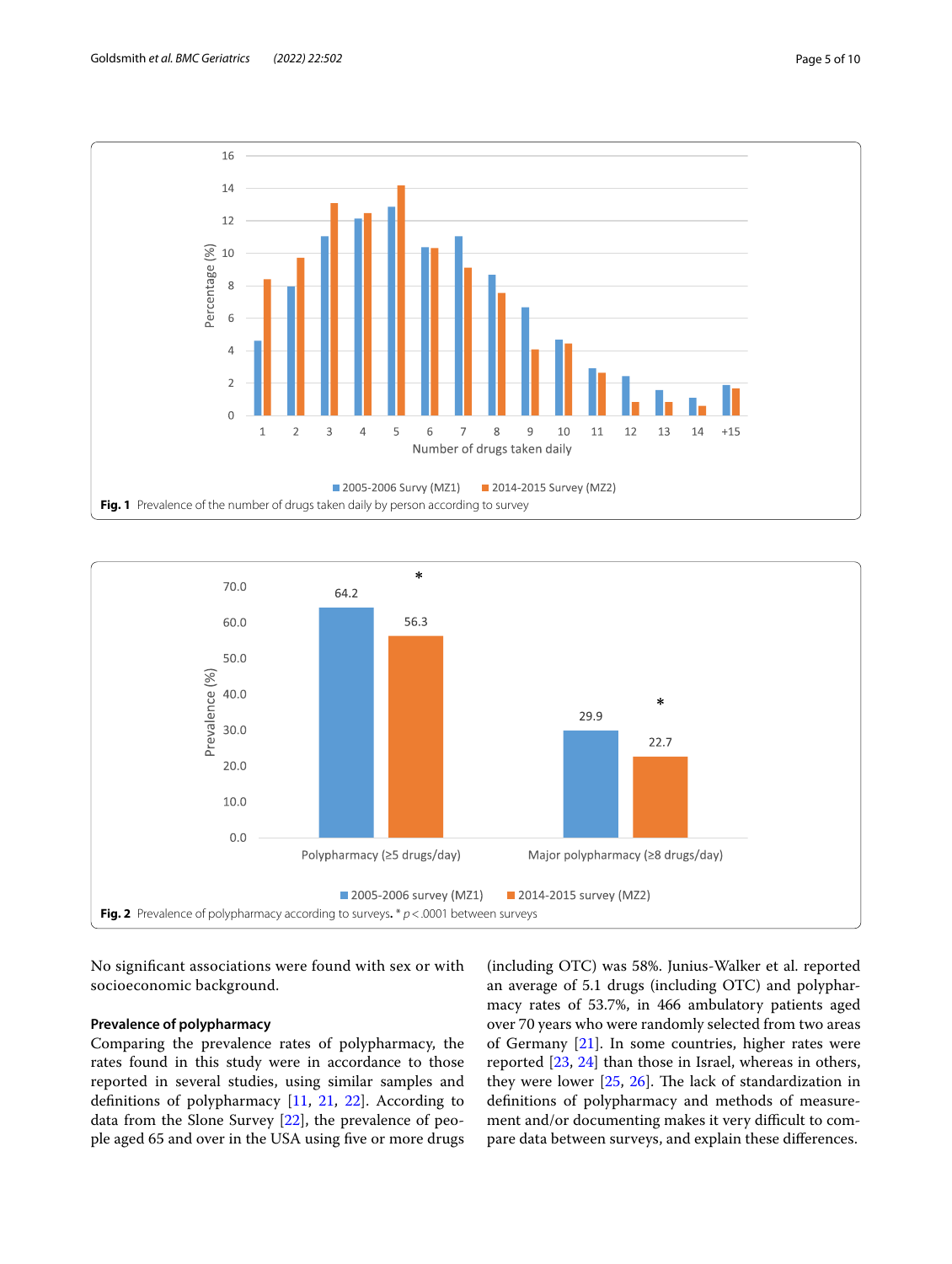| Characteristics            | Polypharmacy ( $\geq$ 5 drugs) n (%) |         |                 | Major-polypharmacy ( $\geq$ 8 drugs) n (%) |            |         |                 |         |
|----------------------------|--------------------------------------|---------|-----------------|--------------------------------------------|------------|---------|-----------------|---------|
|                            | MZ1                                  | P value | MZ <sub>2</sub> | P value                                    | MZ1        | P value | MZ <sub>2</sub> | P value |
| Sex                        |                                      | 0.044   |                 | 0.20                                       |            | 0.031   |                 | 0.89    |
| Males                      | 461 (61.6)                           |         | 202 (53.9)      |                                            | 204(27.3)  |         | 86 (22.9)       |         |
| Females                    | 597 (66.4)                           |         | 267 (58.3)      |                                            | 289 (32.3) |         | 103(22.5)       |         |
| Age group, years           |                                      | < .001  |                 | < .0001                                    |            | 0.004   |                 | < .0001 |
| $65 - 79$                  | 796 (62.0)                           |         | 329 (51.3)      |                                            | 362 (28.2) |         | 119 (18.5)      |         |
| > 80                       | 262 (72.2)                           |         | 140 (73.3)      |                                            | 131 (36.1) |         | 70 (36.7)       |         |
| Education, years           |                                      | 0.61    |                 | < .001                                     |            | 0.38    |                 | < .0001 |
| $0-8$ years                | 359 (66.5)                           |         | 140 (68.0)      |                                            | 170 (31.5) |         | 72 (35.0)       |         |
| 9-12 years                 | 333 (63.1)                           |         | 120(52.2)       |                                            | 163 (30.9) |         | 50(21.7)        |         |
| $\geq$ 13 not academic     | 155 (62.8)                           |         | 72 (57.1)       |                                            | 72 (29.2)  |         | 25 (19.8)       |         |
| > 13 academic              | 208 (63.4)                           |         | 121 (48.8)      |                                            | 86 (26.2)  |         | 39 (15.7)       |         |
| Population group           |                                      | 0.21    |                 | 0.061                                      |            | 0.031   |                 | 0.67    |
| Jews                       | 898 (64.9)                           |         | 410 (55.2)      |                                            | 429 (31.0) |         | 167(22.5)       |         |
| Arabs                      | 160(60.8)                            |         | 59 (65.6)       |                                            | 64 (24.3)  |         | 22(24.4)        |         |
| Socioeconomic status       |                                      | 0.20    |                 | 0.07                                       |            | 0.46    |                 | 0.06    |
| Above poverty line         | 597 (63.0)                           |         | 279 (53.0)      |                                            | 273 (28.8) |         | 111(21.1)       |         |
| Below poverty line         | 227 (67.0)                           |         | 77(62.1)        |                                            | 105 (31.0) |         | 36 (29.0)       |         |
| Subjective Health status   |                                      | < .0001 |                 | < .0001                                    |            | < .0001 |                 | < .0001 |
| Good                       | 459 (52.3)                           |         | 156 (40.7)      |                                            | 167 (19.0) |         | 37(9.7)         |         |
| Poor                       | 599 (77.9)                           |         | 311 (69.9)      |                                            | 326 (42.4) |         | 152 (34.2)      |         |
| Comorbidity                |                                      | < .0001 |                 | < .0001                                    |            | < .0001 |                 | < .0001 |
| No chronic illness         | 51 (32.7)                            |         | 18 (18.6)       |                                            | 13(8.3)    |         | 4(4.1)          |         |
| 1-3 chronic illnesses      | 785 (62.9)                           |         | 362 (57.0)      |                                            | 340 (27.2) |         | 131 (20.6)      |         |
| $\geq$ 4 chronic illnesses | 217 (95.2)                           |         | 89 (89.0)       |                                            | 137 (60.1) |         | 54 (54.0)       |         |

<span id="page-5-0"></span>**Table 2** The prevalence of polypharmacy and major polypharmacy in Israeli older adults according to demographic and health indicators in each survey

*P* values—for diferences in the prevalence of polypharmacy and major polypharmacy according to demographic and health characteristics in each survey *MZ1* Mabat Zahav 1, *MZ2* Mabat Zahav 2 (Israeli National Health and Nutrition Surveys 2004–2005 and 2014–2015, respectively)

The high prevalence of drug use in the Israeli older adult population refects the increase in life expectancy and the rapid growth of this population in Israel. Medication treatment for the elderly in the community was discussed extensively since 2003 at the National Council for Geriatrics, and in 2007 the issue of "Standards for Clinics for Comprehensive Geriatric Assessment in the Community", was published by the Israeli Ministry of Health [\[27](#page-9-20)]. In the 2010 Israel State Comptroller's Report, a special chapter was devoted to polypharmacy in the elderly [\[14](#page-9-7)]. These efforts may explain the decrease found in polypharmacy observed in this study in 2014–15. Still, the fact that 56% were with polypharmacy stresses the need for optimization of the prescriptions.

### **Determinants of polypharmacy**

Polypharmacy conditions were signifcantly associated with older age, health status, and comorbidity of chronic illnesses, fndings that are consistently reported  $[11, 28-31]$  $[11, 28-31]$  $[11, 28-31]$  $[11, 28-31]$  $[11, 28-31]$ . This reflects the increased prevalence with

aging of diseases that require therapy, and the difficulty in stopping usage of a medication, once it has been prescribed, resulting in cumulative prescriptions [[25](#page-9-18)]. Women were found to be more likely to be exposed to polypharmacy, as previously reported [[11,](#page-9-4) [19,](#page-9-12) [31](#page-9-22)]. It is thought to be related to the fact that females are more concerned about their health, more likely to consult doctors earlier than males (when symptoms begin), and are more accustomed to taking medications [\[32](#page-9-23)]. However, no association was found between sex and major polypharmacy. Further research exploring the relationship between sex and polypharmacy is warranted [[32](#page-9-23)]. Reduced education level versus academic level was found to be associated with major polypharmacy, as those in a lower socioeconomic level, generally, seemed to be more susceptible to polypharmacy [[30\]](#page-9-24). However, in this study no association was found. This is possibly explained by the Israeli healthcare system, which provides universal population coverage. The "State Health Insurance" Law mandates a list (basket) of medical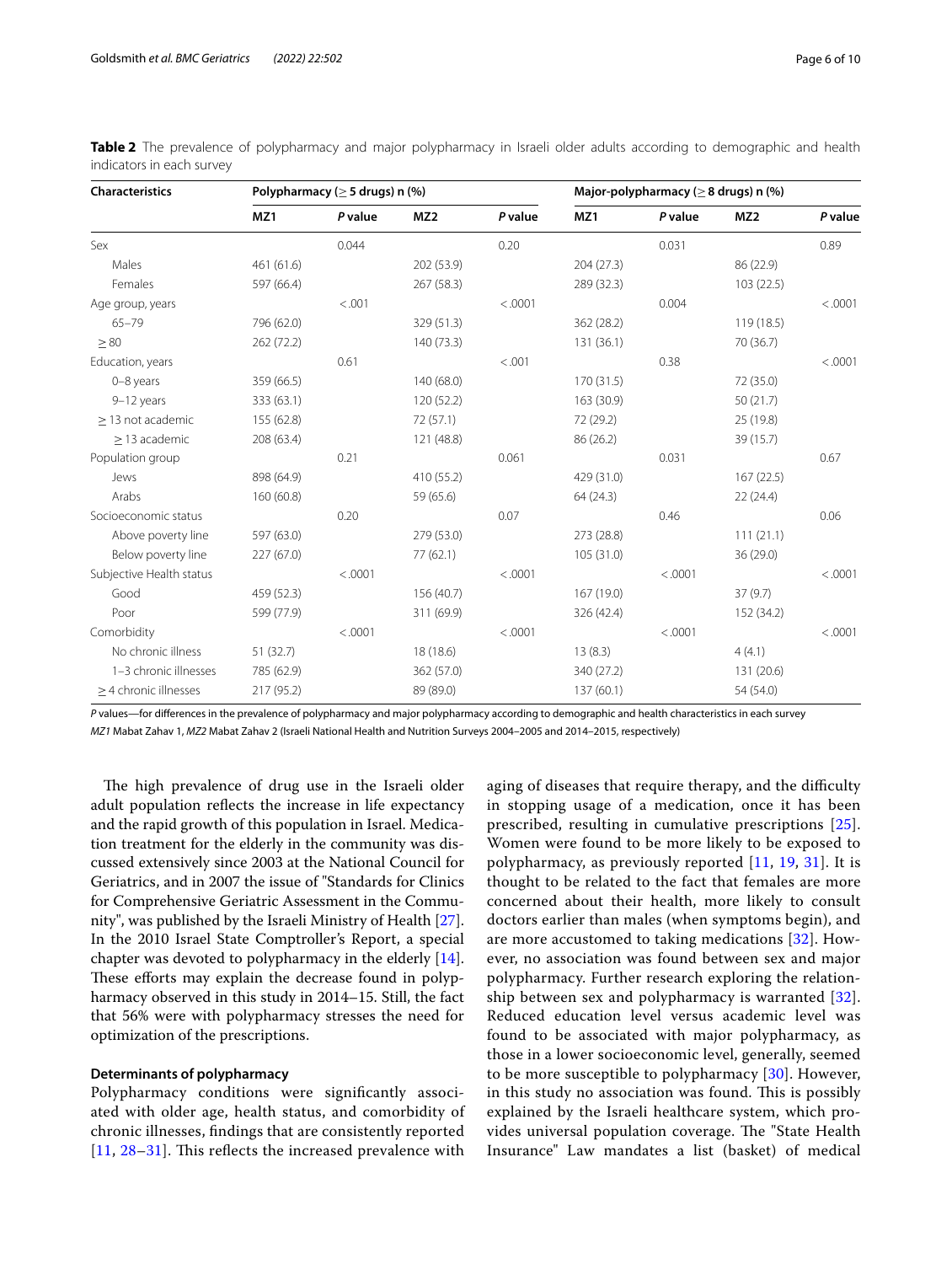| <b>Characteristics</b>     | Polypharmacy ( $\geq$ 5 drugs) |         | Major polypharmacy ( $\geq$ 8 drugs) |         |  |
|----------------------------|--------------------------------|---------|--------------------------------------|---------|--|
|                            | OR (95%CI)                     | p       | OR (95%CI)                           | p       |  |
| Survey                     |                                |         |                                      |         |  |
| Mabat Zahav 1              | $\mathbf{1}$                   |         | $\mathbf{1}$                         |         |  |
| Mabat Zahav 2              | $0.64(0.52 - 0.80)$            | < .0001 | $0.71(0.56 - 0.90)$                  | 0.005   |  |
| Sex                        |                                |         |                                      |         |  |
| Males                      | 1                              |         | $\mathbf{1}$                         |         |  |
| Females                    | $1.19(0.97 - 1.50)$            | 0.10    | $0.99(0.80 - 1.24)$                  | 0.98    |  |
| Age group, years           |                                |         |                                      |         |  |
| $65 - 79$                  | 1                              |         | $\mathbf{1}$                         |         |  |
| > 80                       | $1.72(1.32 - 2.24)$            | < .0001 | $1.44(1.12 - 1.86)$                  | 0.005   |  |
| Education, years           |                                |         |                                      |         |  |
| 0-8 years                  | 1                              |         | $\mathbf{1}$                         |         |  |
| 9-12 years                 | $0.86(0.65 - 1.14)$            | 0.28    | $0.90(0.68 - 1.21)$                  | 0.48    |  |
| $\geq$ 13 not academic     | $1.02(0.72 - 1.44)$            | 0.91    | $0.99(0.69 - 1.43)$                  | 0.97    |  |
| $\geq$ 13 academic         | $0.98(0.71 - 1.33)$            | 0.88    | $0.72(0.52 - 1.00)$                  | 0.051   |  |
| Population group           |                                |         |                                      |         |  |
| Jews                       | $\mathbf{1}$                   |         | $\mathbf{1}$                         |         |  |
| Arabs                      | $1.33(0.94 - 1.89)$            | 0.11    | $0.84(0.58 - 1.22)$                  | 0.37    |  |
| Socioeconomic status       |                                |         |                                      |         |  |
| Above poverty line         | $1.14(0.87 - 1.50)$            | 0.34    | $1.05(0.79 - 1.39)$                  | 0.74    |  |
| Below poverty line         | $\mathbf{1}$                   |         | $\mathbf{1}$                         |         |  |
| Subjective Health status   |                                |         |                                      |         |  |
| Good                       | 1                              |         | $\mathbf{1}$                         |         |  |
| Poor                       | 2.47 (1.99-3.06)               | < .0001 | $2.56(2.03 - 3.23)$                  | < .0001 |  |
| Comorbidity                |                                |         |                                      |         |  |
| No chronic illness         | $0.25(0.18 - 0.35)$            | < .0001 | $0.28(0.16 - 0.48)$                  | < .0001 |  |
| 1-3 chronic illnesses      | $\mathbf{1}$                   |         | $\mathbf{1}$                         |         |  |
| $\geq$ 4 chronic illnesses | 6.36 (3.85-10.50)              | < .0001 | $3.23(2.40 - 4.33)$                  | < .0001 |  |

<span id="page-6-0"></span>**Table 3** The association of factors with polypharmacy and major polypharmacy in Israeli older adults according to survey [Multivariable Models]

Models were adjusted to survey, sex, age group, education, population group, socioeconomic status, subjective health status, and comorbidity

services and medicines, which must be provided, and this list is updated annually.

#### **Classes of medications**

Cardiovascular system drugs were the most frequent therapeutic class, a fnding in line with previous studies  $[25, 28, 33]$  $[25, 28, 33]$  $[25, 28, 33]$  $[25, 28, 33]$  $[25, 28, 33]$  $[25, 28, 33]$ . The most common medications reported were for hypertension, followed by those for lowering cholesterol. This is similar to the pattern reported in the Slone Survey, where the fve most common reasons were hypertension (13%), pain (7.7%), cholesterol (7.4%), heart (6.9%) and headache/migraine  $(5.6%)$   $[22]$  $[22]$ . The reason that "pain" was so prevalent is that they did not exclude drugs taken for short-term pain relief, as was done in our study. According to the NHANES 2015–16 survey [\[10](#page-9-3)], in adults aged 60–79, the most commonly used prescription drugs were lipidlowering drugs (45.0%), antidiabetic agents (23.6%), beta-blockers (for high blood pressure or heart disease, 22.3%), ACE inhibitors (21.3%), and proton pump inhibitors (16.9%).. This distribution is similar to other reports [[34](#page-9-26), [35\]](#page-9-27). In our surveys, the prevalence of antacid use was about 5%, and this may represent diferences in prescribing patterns. Some diferences may be due to diferent policies regarding optimal drug regimens for treating certain conditions, and diferent pricing policies.

Compared to the prevalence of drugs used in the 2005–2006 survey, in 2014–2015 a signifcant increase in the prevalence of anti-hyperlipidemic agents, in particular statins, was observed. The use of anti-diabetic, ACE inhibitors, proton-pump inhibitors, and antidepressants agents was also increased, and these trends were reported previously, i.e., in the Netherlands and the United States  $[36]$  $[36]$ . The use of osteoporosis treatments was decreased. This change is consistent with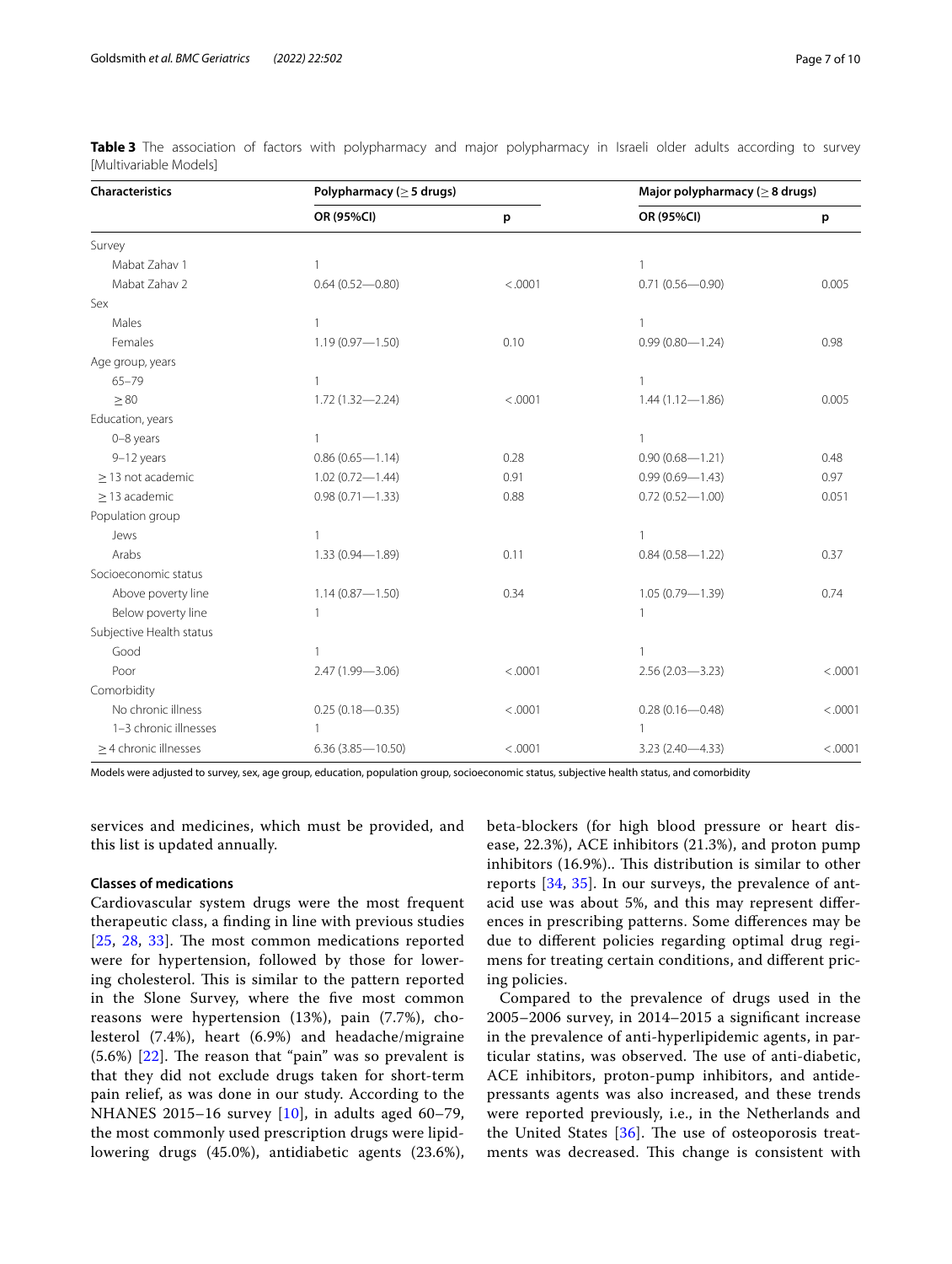## <span id="page-7-0"></span>**Table 4** Medications taken by Israeli older adult participants according to survey

| <b>ATC</b>      | Group name                                        | <b>Mabat Zahav 1</b><br>$N = 10,012$ drugs |            | <b>Mabat Zahav 2</b><br>$N = 4551$ drugs |            | $P$ -value |
|-----------------|---------------------------------------------------|--------------------------------------------|------------|------------------------------------------|------------|------------|
|                 |                                                   | n                                          | % of total | n                                        | % of total |            |
| A               | Alimentary tract and metabolism:                  |                                            |            |                                          |            |            |
| A02             | Drugs for acid related disorders                  | 471                                        | 4.7        | 255                                      | 5.6        | $0.021*$   |
| A10             | Drugs used in Diabetes                            | 640                                        | 6.4        | 337                                      | 7.4        | $0.024*$   |
| B               | <b>Blood and blood forming organs:</b>            |                                            |            |                                          |            |            |
| <b>B01</b>      | Anti-Thrombotic Agents                            | 922                                        | 9.2        | 444                                      | 9.8        | 0.29       |
| C               | Cardiovascular system:                            |                                            |            |                                          |            |            |
| CO <sub>2</sub> | Antihypertensives                                 | 162                                        | 1.6        | 57                                       | 1.3        | 0.10       |
| CO <sub>3</sub> | <b>Diuretics</b>                                  | 533                                        | 5.3        | 160                                      | 3.5        | $< .0001*$ |
| CO <sub>7</sub> | Beta Blocking Agents                              | 692                                        | 6.9        | 296                                      | 6.5        | 0.36       |
| CO8             | Calcium Channel Blockers                          | 552                                        | 5.5        | 232                                      | 5.1        | 0.30       |
| CO9             | Agents acting on the Renin-Angiotensin System     | 788                                        | 7.9        | 407                                      | 8.9        | $0.025*$   |
| C10             | Lipid modifying agents                            | 976                                        | 9.8        | 562                                      | 12.4       | $< .0001*$ |
| M               | Musculo-skeletal system:                          |                                            |            |                                          |            |            |
| M01             | Anti-inflammatory and Anti-rheumatic Products     | 241                                        | 2.4        | 41                                       | 0.9        | $< .0001*$ |
| M05B            | Drugs Affecting Bone Structure and mineralization | 213                                        | 2.1        | 40                                       | 0.9        | $< .0001*$ |
| N               | Nervous system:                                   |                                            |            |                                          |            |            |
| N02AA           | Natural opium alkaloids                           | 122                                        | 1.2        | 53                                       | 1.2        | 0.78       |
| N05CD           | Sleeping                                          | 288                                        | 2.9        | 121                                      | 2.7        | 0.47       |
| <b>N06A</b>     | Antidepressants                                   | 151                                        | 1.5        | 97                                       | 2.1        | $0.007*$   |

The certain drug classes represent 67.3% and 68% of total drugs taken in MZ1 and MZ2, respectively

*ATC* Anatomical Therapeutic Chemical classifcation of drugs

\* *P*-value for the diferences between surveys (Mabat Zahav 1 and 2), examined by Chi-square test. \*Signifcant diference according to the Benjamini–Hochberg procedure (BH step-up procedure) controls the false discovery rate (FDR) at level alpha = 0.05

the signifcant decrease in the prevalence of osteoporosis reported in MZ2 versus MZ1 (16.5% and 27.0%, respectively,  $p < 0.0001$ ).

#### **Strengths and limitations**

Among the major strengths of this study is primarily the large-scale, nationally representative samples of the community-dwelling older adults in Israel. Secondly, the most recent data available were used, including a variety of demographic and health characteristics and construct validity questions and tests. These enabled controlling for various factors that could potentially confound associations with polypharmacy. Thirdly, the similar tools used in both surveys enabled examination of the changes in medication use over a decade.

The study also has some limitations. First, a causal relation between the factors examined and medication use cannot be assumed, due to the cross-sectional design of both surveys. Secondly, the study is based on selfreported data, which may be subject to social desirability response bias. However, self-reported medication use has been shown to be one of the most reliable ways of ascertaining medication uses (including OTC drugs) taken by the elderly [[35,](#page-9-27) [37\]](#page-9-29). A very small percentage reported taking medications on a regular basis, but nevertheless refused to bring their drugs. However, this was more than offset by the study methodology, which insisted that the interviewees produce their actual medications rather than just remember them.

## **Conclusions and recommendations**

The use of multiple medications was seen in both surveys with similar drug taking patterns. This is of concern, particularly in view of the lack of knowledge as to indications in some 10% of the population, which, in turn, can lead to adverse side efects and incorrect usage. Concerted efforts should be made in the health care system to ensure 1) that all patients, especially the elderly, understand and adhere to their appropriate medication regimens and 2) treating physicians and health teams assess regularly and reduce, where possible, the number of medications.

In order to monitor polypharmacy, and possibly reduce its incidence and possible side efects, it is recommended that a routine re-examination of medications in selected patients may improve adherence [\[37](#page-9-29)] and by extension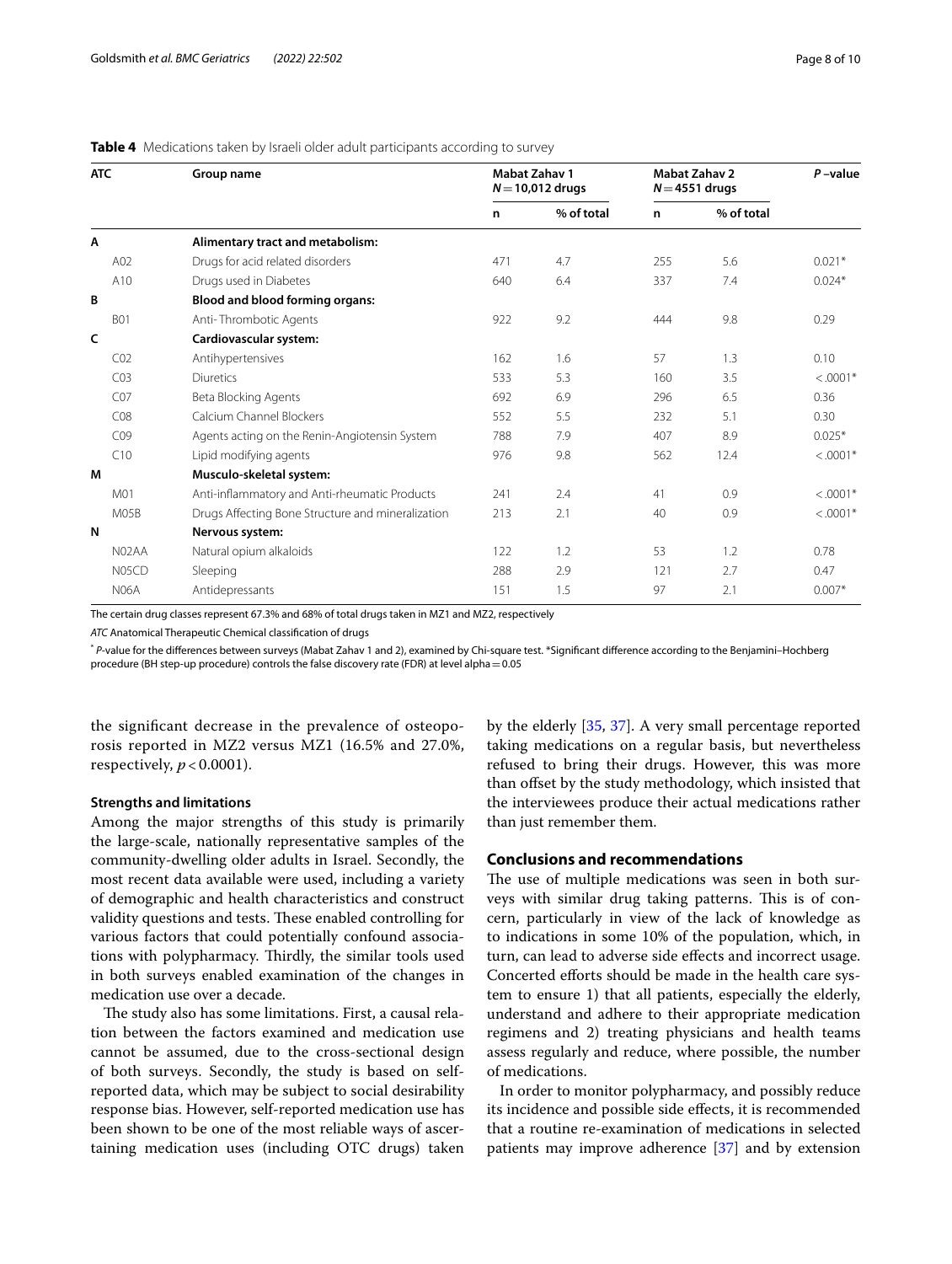will enhance their health. The recent WHO report suggests the following plan of action for monitoring polypharmacy [[3\]](#page-8-1): all patients with 10 or more regular medicines, taken every day or every week. Alternatively, reviewing patients receiving between four and nine regular medicines who also: have at least one prescribing issue that meets the criteria for potentially inappropriate prescribing; have evidence of being at risk of a wellrecognized potential drug–drug interaction or a clinical contraindication; have evidence from clinical records of difficulties with taking medicines, including problems with adherence; have no or only one major diagnosis recorded in the clinical record since many medications are unlikely to be justifed in patients without multiple clinical conditions; or are receiving end-of-life or palliative care. To this list, we may add older adult patients with frailty and those who have had at least one hospitalization in the previous year.

The study did not attempt to address the *appropriateness* of the medications being taken. This important issue should be tackled in the future to analyze medications taken as compared to self-reported medical conditions. Appropriate medication prescribing and adherence is the key to therapeutic success [\[38\]](#page-9-30).

In addition to establishing good practitioner-patient communication, another efective intervention is better drug labeling from the drug pharmacies, e.g. color-coded labeling and large succinct written instructions – on the drug itself and/or the pillboxes [[38\]](#page-9-30). From the patient's point of view, a helpful accessory might be a "Pill Card" linked to a pill organizer, containing information about the medication names and indications, in addition to when and what dosage to take. This would be generated by the physician, checked by the dispensing pharmacist, and re-checked/altered as necessary, at the next physician visit. During this process medications can be optimized with the constant aim to promote patient safety by deprescribing and re-prescribing as appropriate and as necessary [[39\]](#page-9-31).

#### **Abbreviations**

OTC: Over the counter; MZ1: Mabat Zahav 1; MZ2: Mabat Zahav 2; ATC : Anatomical Therapeutic Chemical; CBS: Central Bureau of Statistics; SES: Socioeconomic status.

#### **Acknowledgements**

We thank Mgr Eli Marom, Deputy Director, Pharmacy Division, Ministry of Health, Israel- for assistance with access to the ATC system, with drug coding and quality assurance of the drug data. We acknowledge Dr Tom Axelrodfor initial work on the study. We thank all the interviewers working in both surveys.

#### **Authors' contributions**

RG- Survey development, implementation, drug classifcation, data analysis, manuscript preparation; RA, RD- data analysis; IL- Survey development, critical manuscript review; LN- Survey development, drug classifcation. data analysis; IR- Survey development, critical manuscript review; Tal Sh- director of Mabat Zahav2 survey, survey development, data analysis, critical manuscript review; Tali Si –Study conceptualization and design, data analysis, critical manuscript review for intellectual content; EMB- Instigator of the study, drug classifcation, data analysis, and manuscript preparation. All authors read and approved the final manuscript.

#### **Funding**

This study received no specifc grant from any funding agency, commercial or not-for-proft sectors.

#### **Availability of data and materials**

Raw data of the frst 'Mabat Zahav' survey are available at: [https://www.](https://www.health.gov.il/UnitsOffice/ICDC/mabat/Pages/Mabat_Gold.aspx) health.gov.il/UnitsOffice/ICDC/mabat/Pages/Mabat\_Gold.aspx. The datasets generated during and analyzed during the second 'Mabat Zahav' survey are not publicly available as they are currently identifable but are available, in a non-identifable data fle from the corresponding author on reasonable request, pending approval of the Publications Committee of the Israel Center for Disease Control. The Israel Center for Disease Control is the research unit of the Israeli Ministry of Health, which is responsible for collecting and publishing data on the health of the population.

#### **Declarations**

### **Ethics approval and consent to participate**

The frst and second 'Mabat Zahav' surveys protocols were reviewed and approved by the Ethics Committee of the Sheba Medical Center (Approval Number 3770/2005), and the Ethics Committee of the Israeli Ministry of Health, respectively (Approval Number 11/2012). All survey participants from both surveys provided written informed consent. All methods were performed in accordance with the relevant guidelines.

#### **Consent for publication**

Not relevant.

#### **Competing interests**

The authors declare that they have no competing interests**.**

#### **Author details**

<sup>1</sup> Braun School of Public Health, The Hebrew University of Jerusalem, 9112001 Jerusalem, Israel. <sup>2</sup>Israel Center for Disease Control, Israel Ministry of Health, 5262100 Ramat Gan, Israel. <sup>3</sup> Geriatric Division, Israel Ministry of Health, 39 Yirmiyahu St, 9101002 Jerusalem, Israel. <sup>4</sup>School of Nutritional Sciences, The Robert H. Smith, Faculty of Agriculture, Food and Environment, The Hebrew University of Jerusalem, 7610001 Rehovot, Israel.

#### Received: 7 February 2022 Accepted: 10 May 2022 Published online: 13 June 2022

#### **References**

- <span id="page-8-0"></span>Mangin D, Garfinkel D. Foreword to the first special collection: Addressing the invisible iatrogenic epidemic: the role of deprescribing in polypharmacy and inappropriate medication use. 2019;10:2042098619883156. <https://doi.org/10.1177/2042098619883156>.
- 2. Pazan F, Wehling M. Polypharmacy in older adults: a narrative review of definitions, epidemiology and consequences. European geriatric medicine. 2021;12(3):443–52. [https://doi.org/10.1007/s41999-021-00479-3.](https://doi.org/10.1007/s41999-021-00479-3)
- <span id="page-8-1"></span>3. Medication Safety in Polypharmacy. World Health Organization, Geneva: WHO/UHC/SDS/2019.11; 2019.
- <span id="page-8-2"></span>4. Guthrie B, Makubate B, Hernandez-Santiago V, Dreischulte T. The rising tide of polypharmacy and drug-drug interactions: population database analysis 1995–2010. BMC Med. 2015;13:74. [https://doi.org/10.1186/](https://doi.org/10.1186/s12916-015-0322-7) [s12916-015-0322-7.](https://doi.org/10.1186/s12916-015-0322-7)
- <span id="page-8-3"></span>5. Chang TI, Park H, Kim DW, Jeon EK, Rhee CM, Kalantar-Zadeh K, et al. Polypharmacy, hospitalization, and mortality risk: a nationwide cohort study. Sci Rep. 2020;10(1):18964. <https://doi.org/10.1038/s41598-020-75888-8>.
- <span id="page-8-4"></span>6. Khezrian M, McNeil CJ, Myint PK, Murray AD. The association between polypharmacy and late life deficits in cognitive, physical and emotional